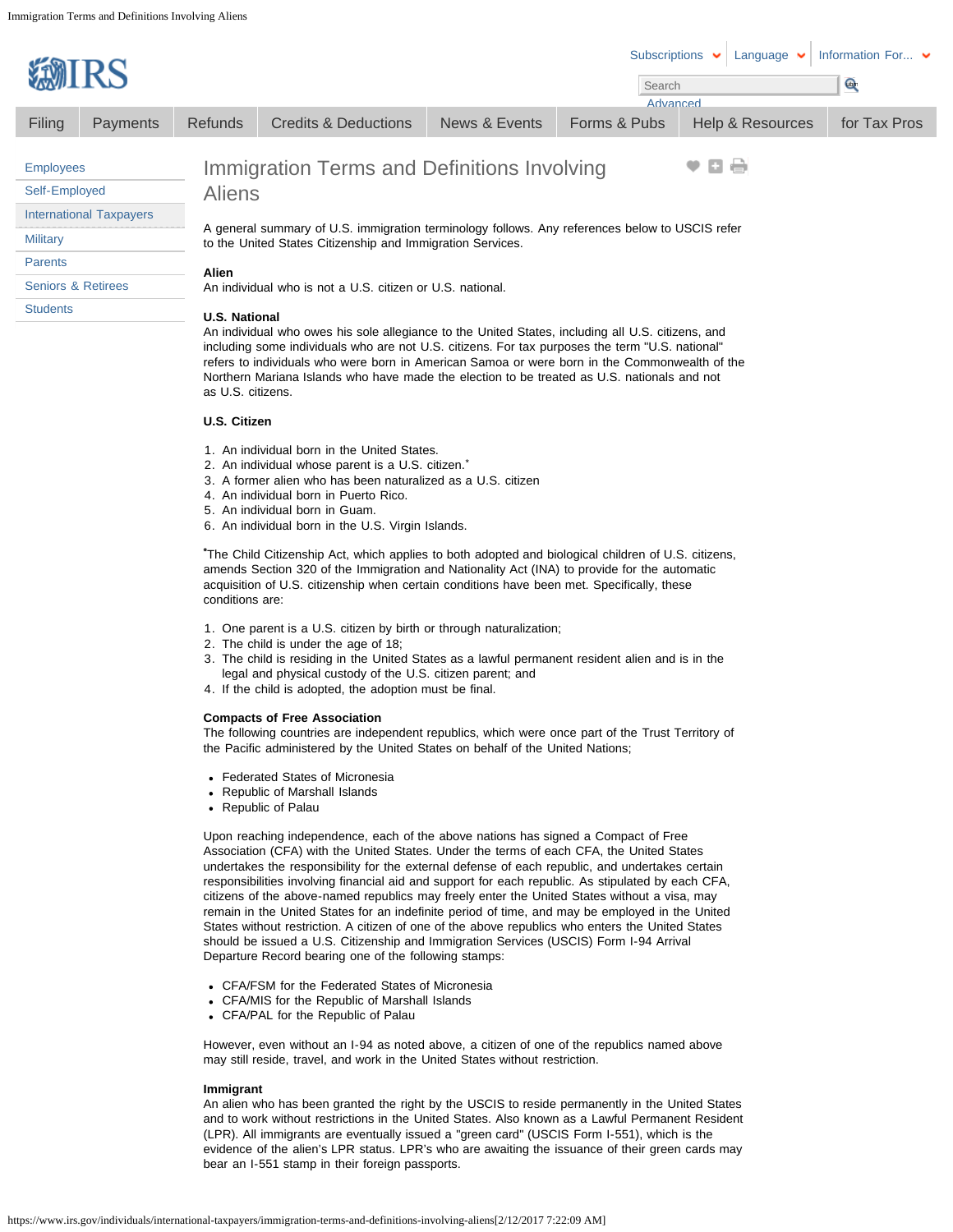Immigrant visas are available for aliens (and their spouses and children) who seek to immigrate based on their job skills. If an alien has the right combination of skills, education, and/or work experience and are otherwise eligible, the alien may be able to live permanently in the United States. Per USCIS, there are five employment-based immigrant visa preferences (categories): EB-1, EB-2, EB-3, EB-4 and EB-5. Refer to the USCIS [Permanent Worker](http://www.uscis.gov/working-united-states/permanent-workers) web site for more details.

### **Nonimmigrant**

An alien who has been granted the right by the USCIS to reside temporarily in the United States. Each nonimmigrant is admitted into the United States in the nonimmigrant status, which corresponds to the class of visa with which, or purpose for which, he entered the United States (e.g., a foreign student may enter the United States on an F-1 visa, which corresponds to the F-1 student status in which he was admitted to the United States).

Aliens in some nonimmigrant statuses are allowed to be employed in the United States, and others are not. Some nonimmigrant statuses have rigid time limits for the alien's stay in the United States, while others do not.

Each nonimmigrant status has rules and guidelines, which must be followed in order for the nonimmigrant to remain "in status." A nonimmigrant who violates one of these rules or guidelines will fall "out of status." An nonimmigrant who remains "out of status" for at least 180 days is deportable and will be unable to re-enter the United States for 3 years. A nonimmigrant who remains "out of status" for at least 365 days is deportable and will be unable to re-enter the United States for 10 years.

For more information on the types of visas available, refer to the Department of State's [Travel](http://www.state.gov/travel/) web page.

### **Illegal Alien**

Also known as an "Undocumented Alien," is an alien who has entered the United States illegally and is deportable if apprehended, or an alien who entered the United States legally but who has fallen "out of status" and is deportable.

#### **Nonimmigrant Visas**

A nonimmigrant visa allows a nonimmigrant to enter the United States in one of several different categories, which correspond to the purpose for which the nonimmigrant is being admitted to the United States. For example, a foreign student will usually enter the United States on an F-1 visa, a visitor for business on a B-1 visa, an exchange visitor (including students, teachers, researchers, trainees, alien physicians, au pairs, and others) on a J-1 visa, a diplomat on an A or G visa, etc. The categories of nonimmigrant visas correspond exactly to the "nonimmigrant status" assigned to each nonimmigrant upon his arrival, based on the purpose for which the nonimmigrant was admitted to the United States. For example, a foreign student who enters the United States on an F-1 visa is considered to be in F-1 student status after he enters the United States; and he will remain in that status until he violates the conditions prescribed for that status, or until he changes to another nonimmigrant or immigrant status with USCIS permission, or until he leaves the United States.

An undocumented or "illegal alien" is an alien who entered the United States illegally without the proper authorization and documents, or is an alien who once entered the United States legally and has since violated the terms of the status in which he entered the United States or has overstayed the time limits of his original status.

Approximately 95% of the foreign academic students in the United States have entered the country on F-1 (student) or J-1 (Exchange Visitor) visas. Foreign vocational students usually enter the United States on M-1 visas. Foreign students and faculty members might also enter the United States on Q (Cultural Exchange Visitor) visas; however, the number who do so is small. A large number of foreign teachers and researchers have entered the United States on J-1 (Exchange Visitor) visas; but a great many of the foreign faculty members have also entered the United States on H-1b visas (Specialty Occupation), O-1 visas (Alien with Extraordinary Ability), and TN visas (NAFTA Professional from Canada or Mexico).

Most students in F-1 or J-1 status have no specific time limits imposed on their stay in the United States (evidenced by the notation D/S (Duration of Status) on their immigration Form I-94), while aliens in most other nonimmigrant statuses have various time limits imposed on their stay in the United States. Aliens in some nonimmigrant statuses are allowed to be employed in the United States, while nonimmigrants in other statuses are not. Nonimmigrants who are allowed to be employed in the United States can usually get a United States social security number.

Foreign Students in F-1 or J-1 status are usually allowed to be employed for no more than 20 hours per week during the academic year, but are allowed to work 40 hours per week during the summer and other vacations. Certain students may be allowed to work off campus with permission from USCIS or from the Designated School Official (usually the foreign student advisor). Certain students in hardship situations are issued Employment Authorization Documents (EAD) and are allowed to work off campus with no hour limitations. F-1 students are allowed to be employed for a maximum of 12 months in "practical training" jobs both on and off campus. These are jobs which are related to the student's subject area of study.